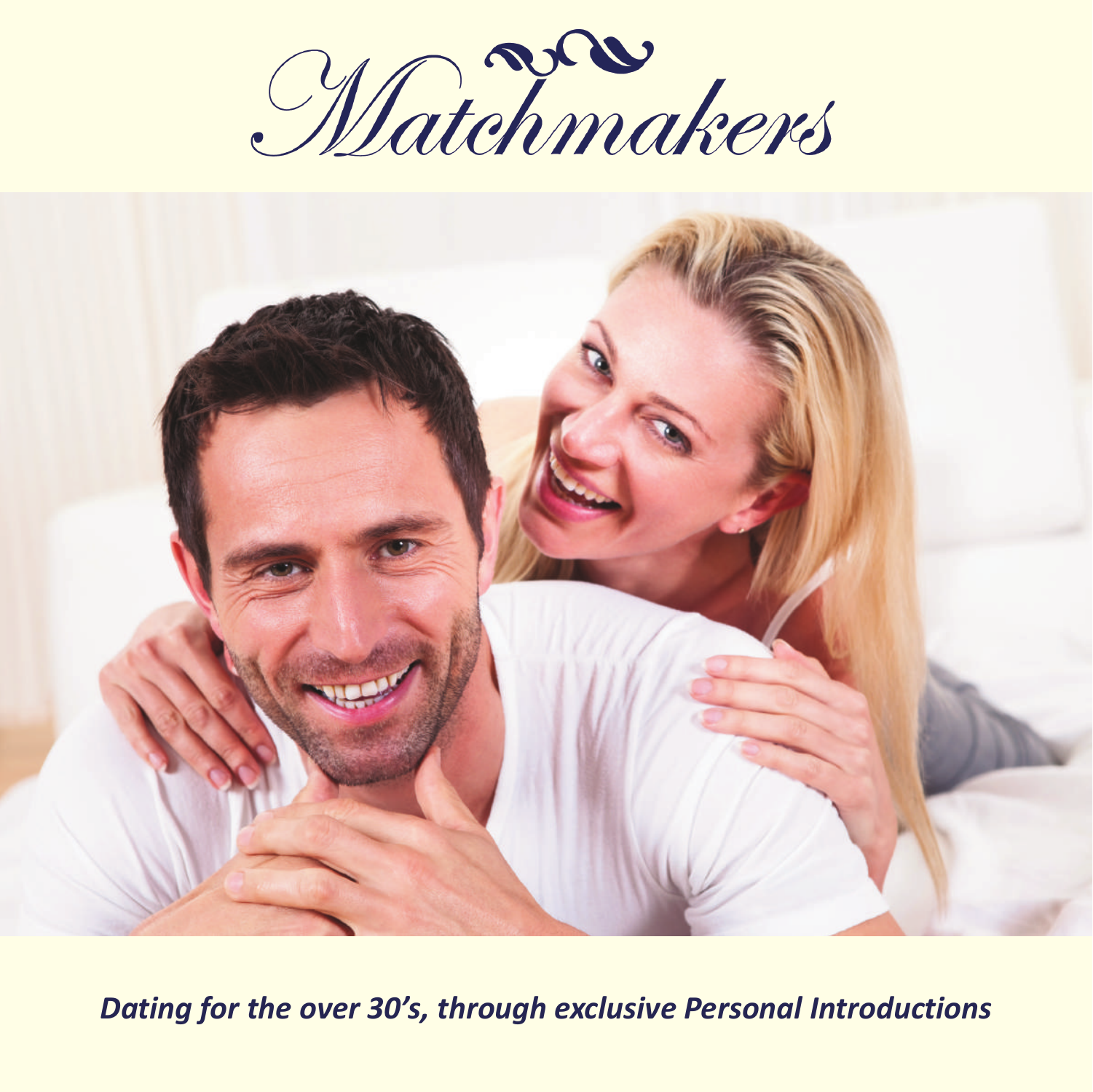### *Setting the scene*

- l The world of dating has changed incredibly over recent years. As little as 10 years ago just 2.5 million people in the UK were using organised dating and today that figure approaches 16 million.
- Online Dating first came into the UK in 1999. Since then millions of people have tried it some have found love and romance online but many have found heartbreak and as a consequence, online dating is not the right choice for everyone.
- Following continued adverse publicity in the media, including the TV and leading British newspapers, online dating has seen a major decline in popularity in recent times.
- l False accounts, highly personal data being bought and sold, online fraud and the fact that no background checks whatsoever are required for online dating membership in the UK - this has led many people to seek a better alternative.
- So if you're looking for a safer, confidential and more sophisticated approach to meeting potential new partners, then our service at Matchmakers Dating could be perfect for you.
- So why not take that step and get in touch today? We will get your extensive search underway immediately for your perfect partner.
- Happiness and a new shared lifestyle may be nearer than you think.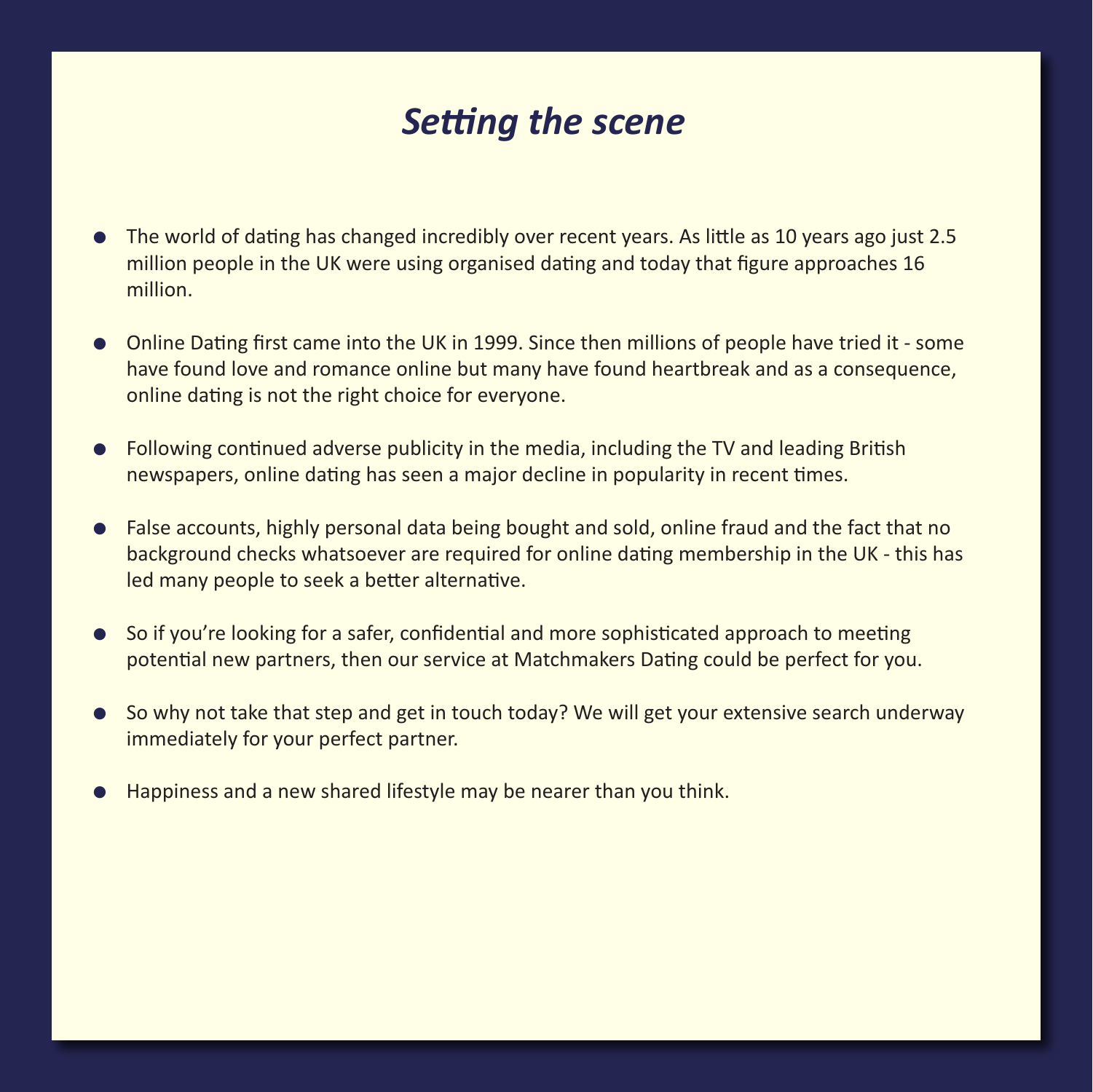#### *Matchmakers is all about you*



*Matchmakers is about you and your personal search for that special partner. It is also about setting the right sort of standards and refusing to settle for second best.*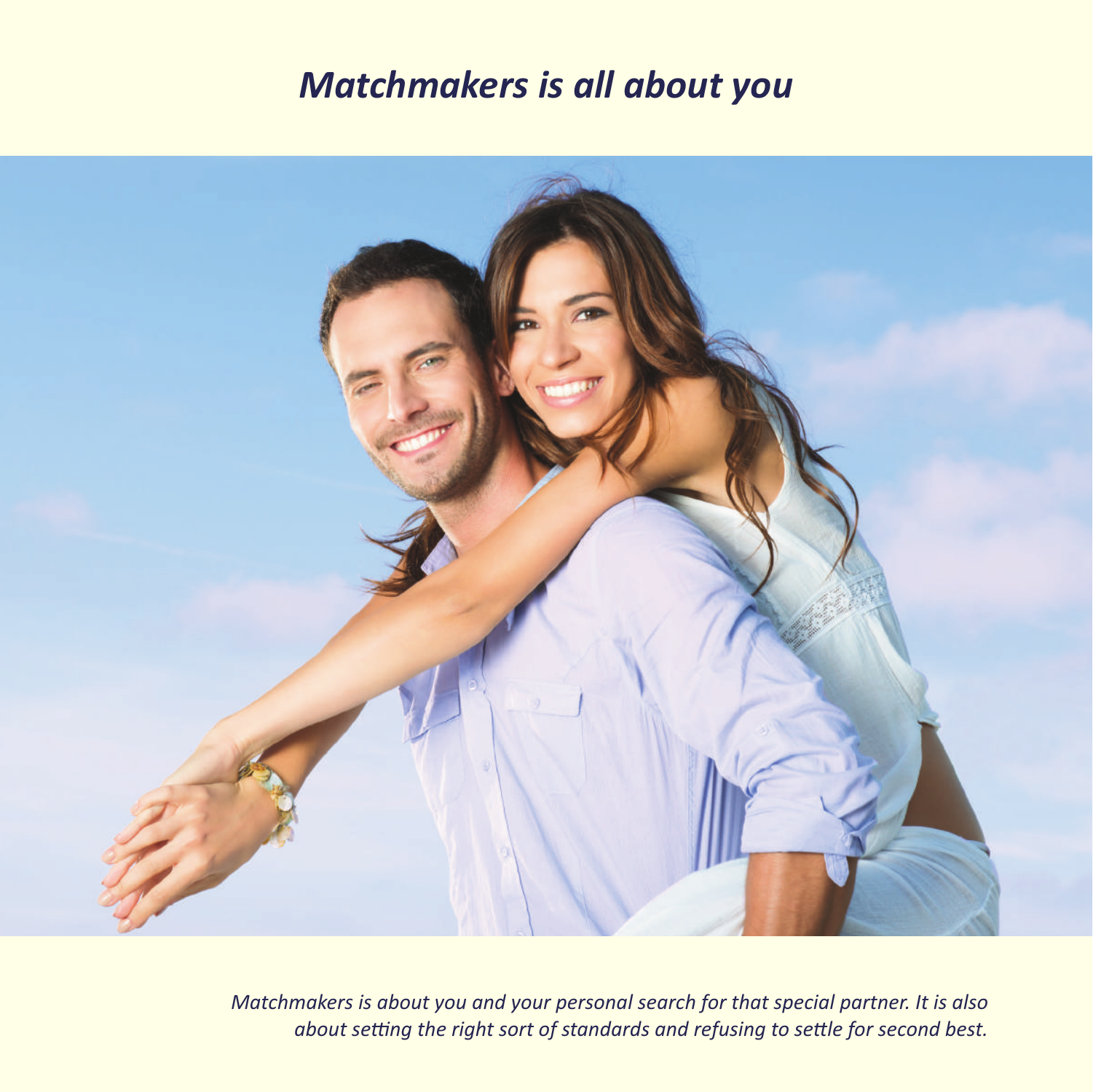### *About Matchmakers*

- l Matchmakers is a bespoke, personal matchmaking service that is dramatically different to online dating, if you have experienced it, as a highly trained Personal Matchmaker will be working with you to identify the right people for you, based upon your personal preferences.
- $\bullet$  We have access to a large, ever changing and growing database of personally interviewed and vetted singles of the right calibre, genuinely looking for an exclusive and potentially long term relationship.
- We don't randomly match our clients by computer. Instead your Personal Matchmaker will carefully select matches for you to ensure you are only introduced to someone we feel has real potential as your future partner.
- Our suggestions are sent to you in the form of a profile with photographs and your matchmaker will be on hand to discuss these suggestions as well as to support you in your search for a partner. We understand your situation and we are on hand to ease your way along this exciting journey.
- l To ensure you are only meeting genuine singles, all our new clients are asked to provide proof of ID, age and address as well as two recently taken photographs (which we can take for you or you can provide to us), so you can meet our other members with complete confidence.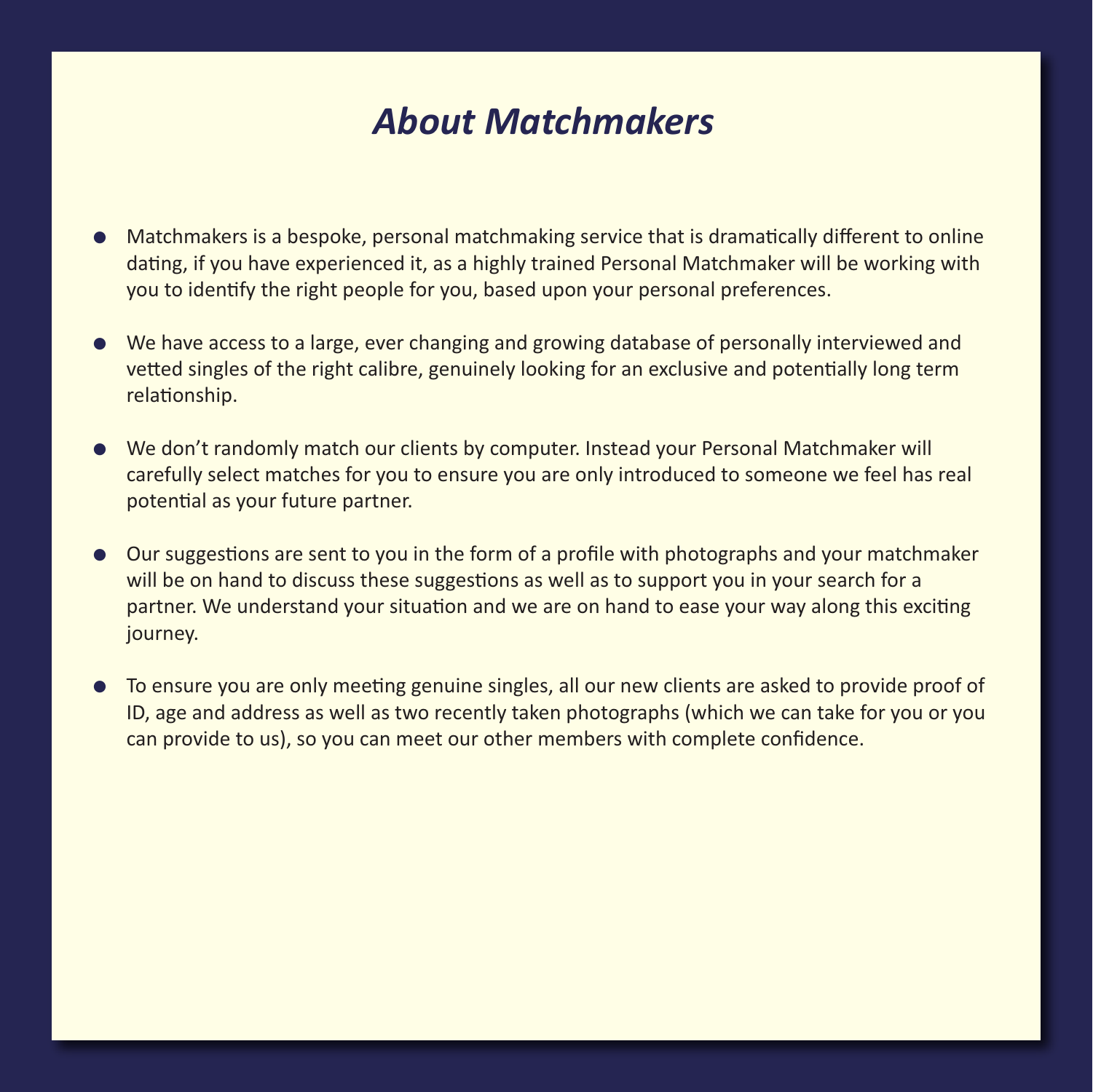# *We have been creating happy couples since 2004*



*We find it an extremely rewarding experience...*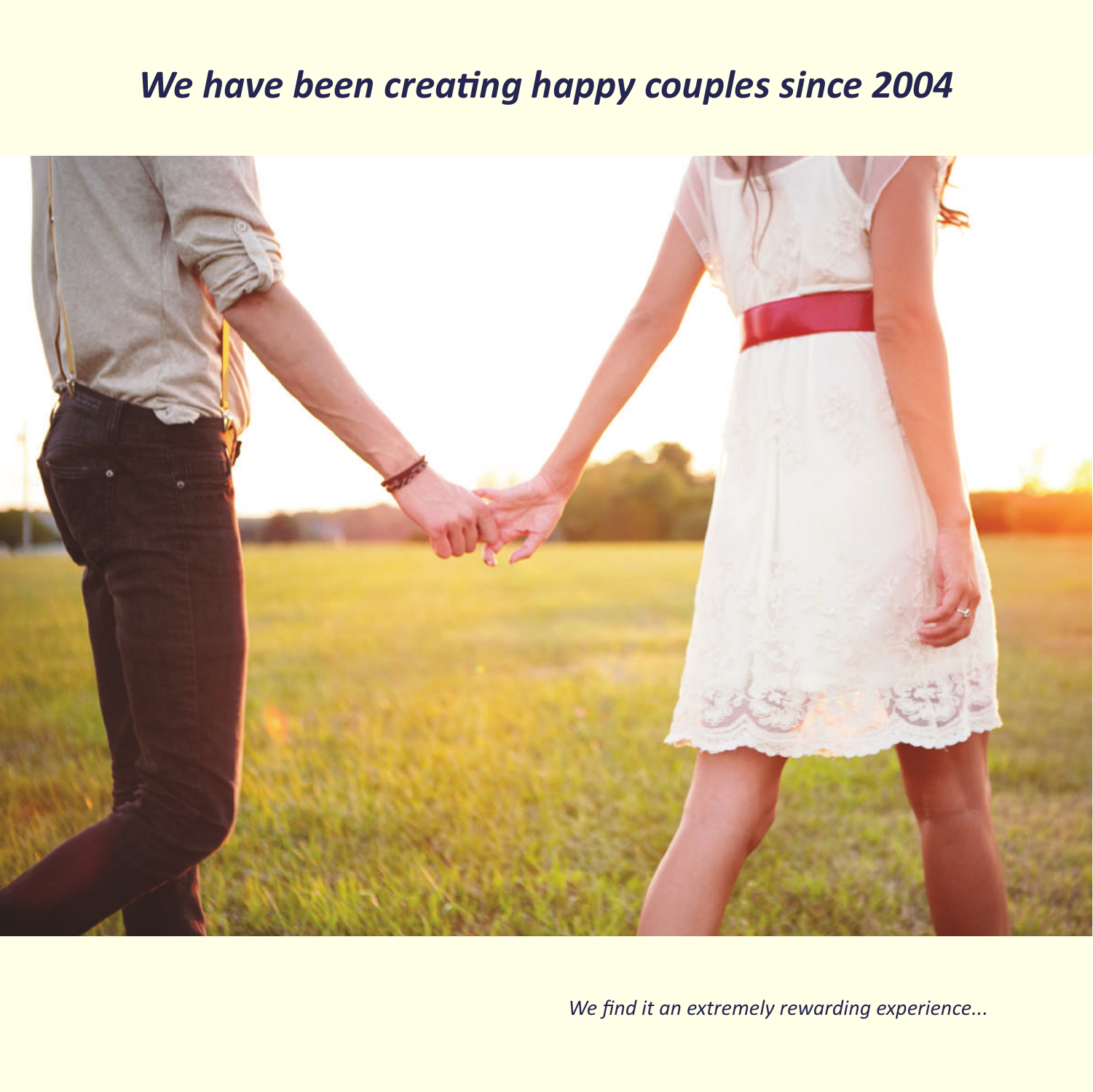#### *How we work*

- l As soon as you decide that you would like to go ahead we will arrange for your consultation at your home or at a location convenient for you. You are of course also most welcome to come into our offices if you prefer. You will find your consultation to be a friendly, relaxed and private conversation with one of our experienced Personal Matchmakers.
- l Your Matchmaker will get to know you and discuss your preferences with you. This helps us to understand the sort of person that we are looking for on your behalf. We will draw up a professional profile of you for your approval that includes your photographs, then get to work, searching from within our extensive client list for introductions to suggest to you.
- l Most of our clients are from a professional, academic or business background and are often higher net worth individuals. In every case they are the sort of people who are serious about investing in their future happiness by using our service, rather than leaving things to chance.
- l So you see, this is a comprehensive and highly professional service. Your membership will provide 12 months of a personal matchmaking with an additional 6 months service FREE OF CHARGE if necessary, to help find the one you seek and initial consultations are always completely free and without obligation.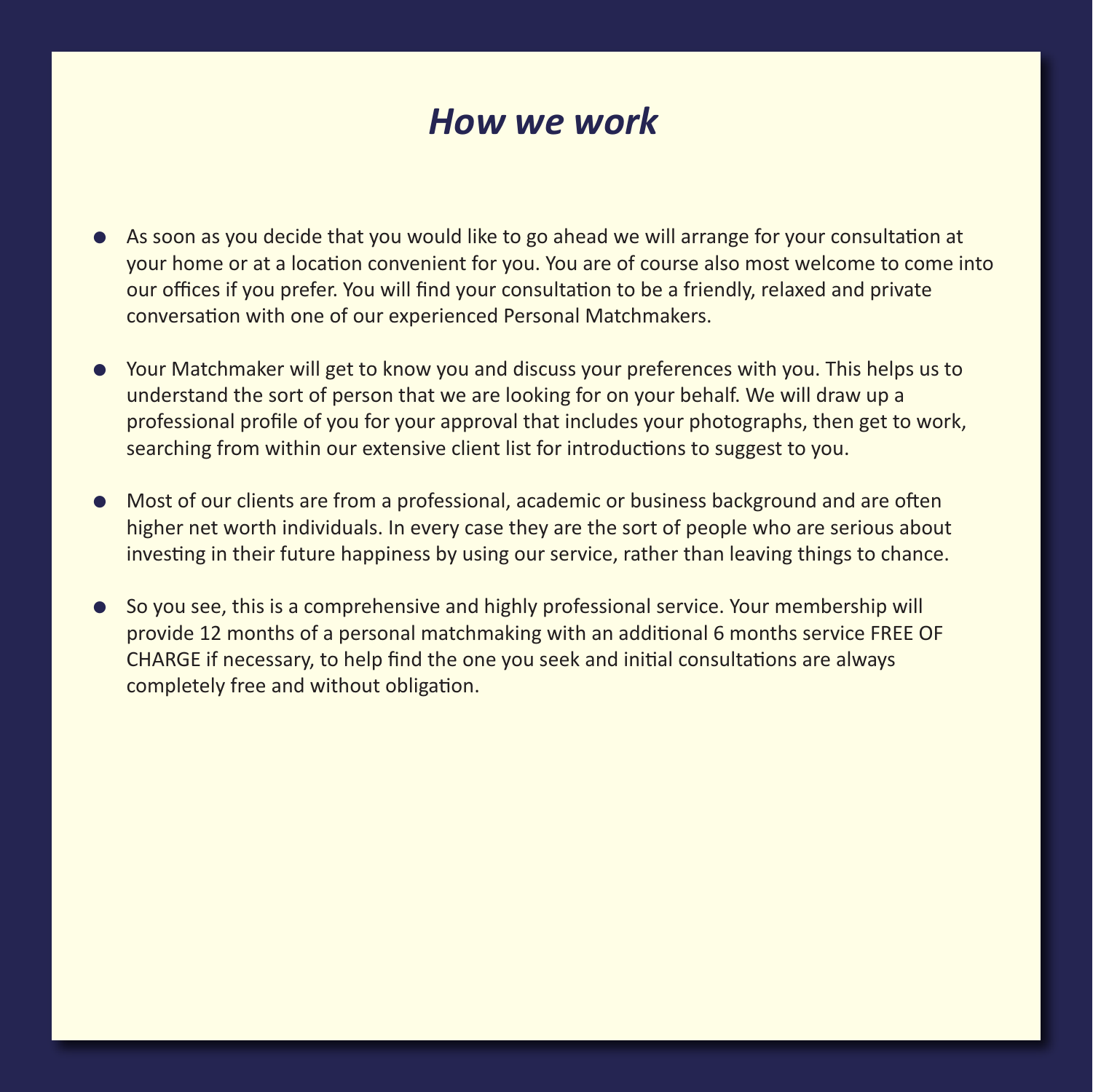# *Meeting the one you have been searching for*



*Can truly change your life forever...!*